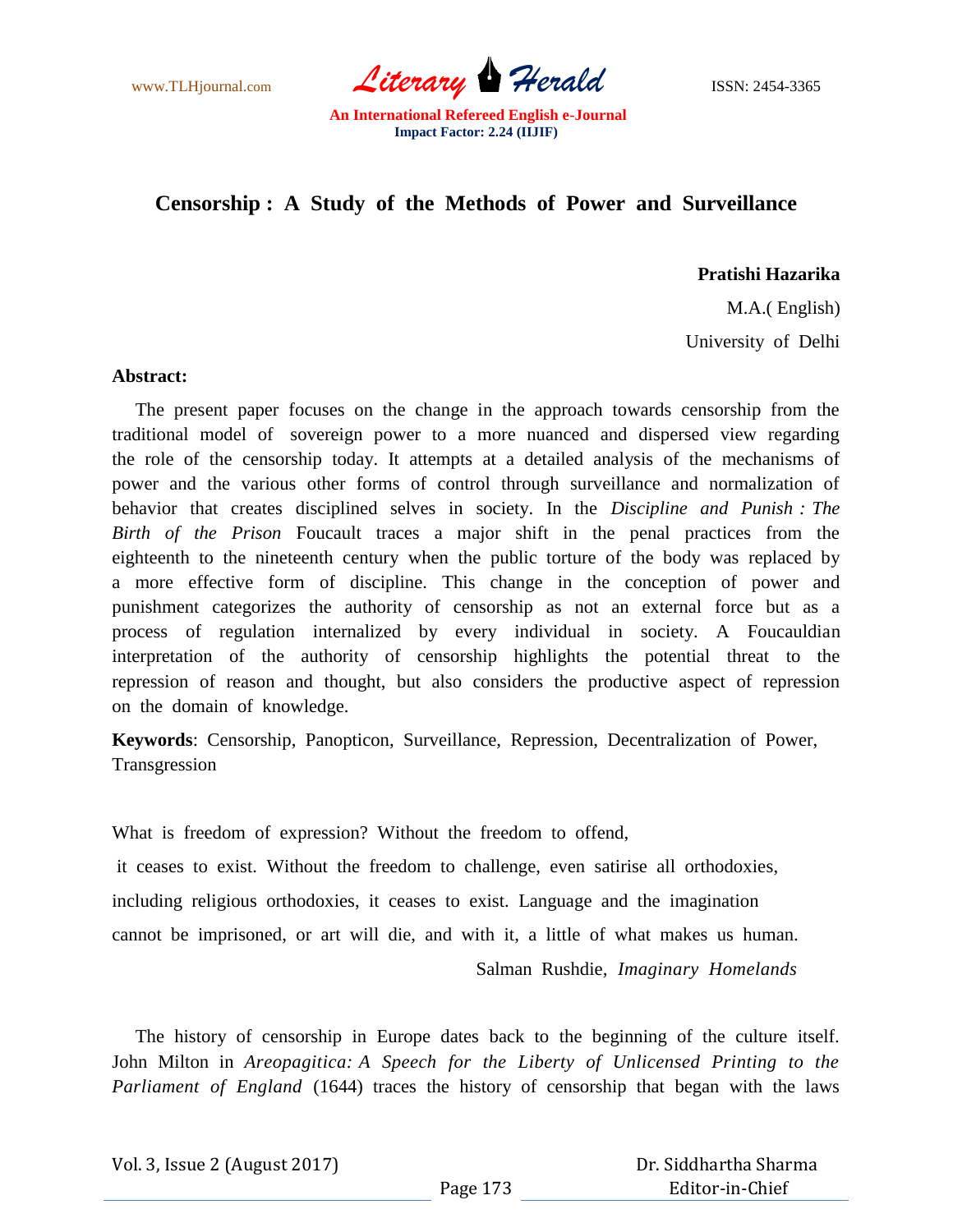www.TLHjournal.com *Literary* **Herald ISSN:** 2454-3365

against atheism in ancient Greece to the pronouncement of persecutions by the Spanish inquisitions. The term "censor" originated from the name given to the high ranking magistrates in ancient Rome referred to as "censors" who were to maintain public decorum in society. In the Middle Ages the church was responsible for licensing immoral activities. However with the advent of the printing press in the fifteenth century, the need for a structured form of censorship arose. Rousseau compared censorship with a "terrible art" that caused "frightful disorders", as it allowed for the proliferation of ideas including those that were dangerous for public order.

 With the turn of the century censorship became more mechanized. However it was not until the seventeenth century that the justification of censorship began to be questioned. Towards the middle of the seventeenth century the Roman Catholic Church"s censorship of Galileo"s theories concerning the movement of the earth led to one of the earliest occasions when the system of censorship was challenged by Galileo himself with his remark "And yet it moves!". A more vehement outburst was made by Milton who in his *Areopagitica* pleaded for the "Liberty of Unlicenc"d Printing", in which he argued that book censorship "will be primely to the discouragement of all learning, and the stop of Truth, not only by the disexercising and blunting our abilities in what we know already, but by hindering and cropping the discovery that might be further made in both religious and civil Wisdom."

 Intolerance, freedom of speech, expression and thought have always been subjects of debate and discussion. Over the ages various theories on censorship have emerged that facilitate the understanding of the inner mechanisms of the system. Helen Freshwater in her article *Towards a redefinition of censorship*, affirms a change in the reception of the structures that impose prohibitions and its effects upon the subject. The twenty first century witnessed an upsurge in the profusion of new conceptions regarding censorship. The traditional model assumed censorship to take place post-expression, after which the subject undergoes the effects of the intervention. But in recent theories censorship was no longer considered to be the imposition of an authority by an external body. Censorship derived a new identity as a decentralized form of power distributed amongst various agents in society.

 In the twentieth century, the influential thinker and historian Michel Foucault provided an insight into different notions of power. Foucault foregrounds the "diverse, dispersed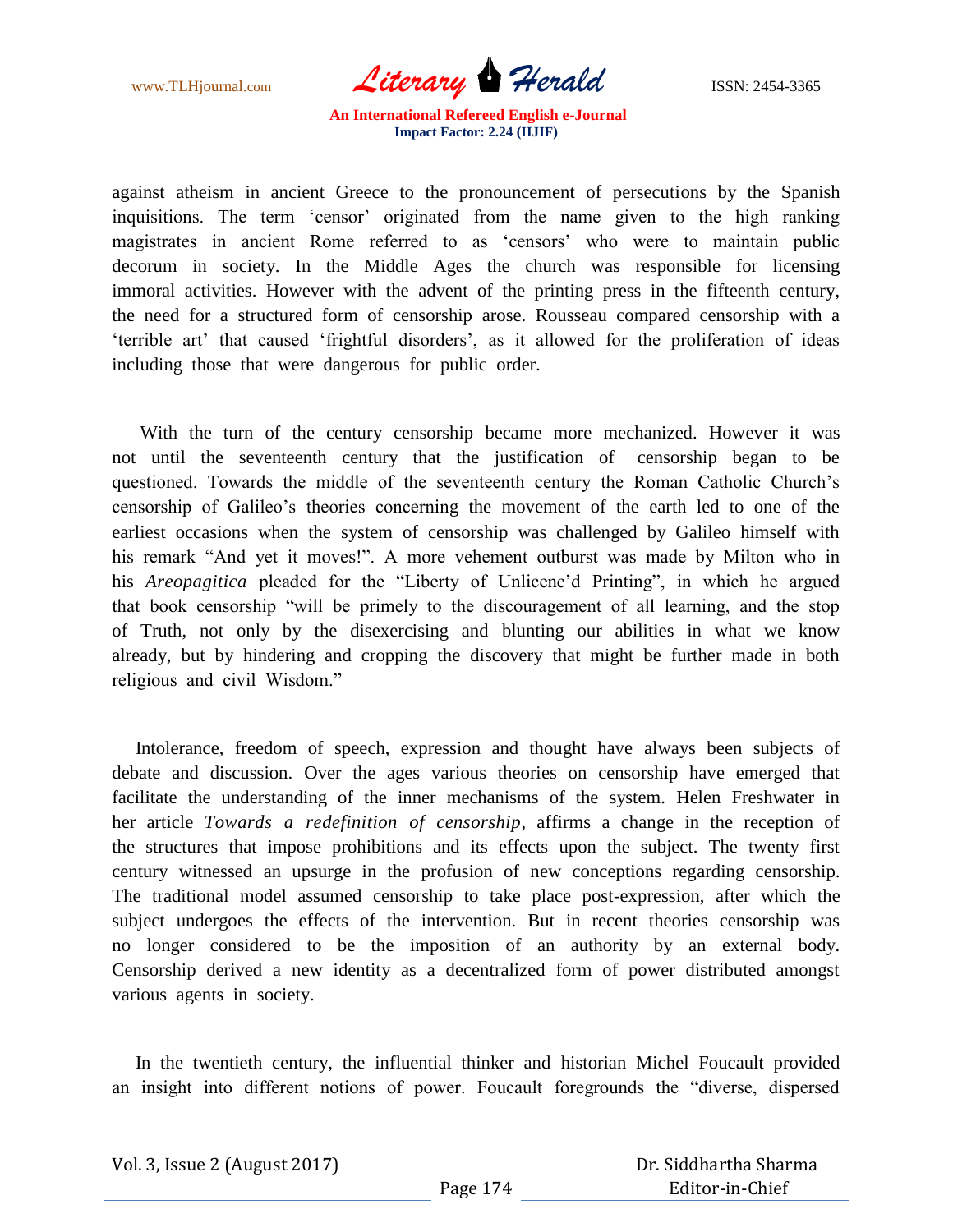www.TLHjournal.com *Literary* **Herald ISSN:** 2454-3365

and productive character" of censorship. He proposes the need to "escape from the limited field of juridical sovereignty and State institutions, and instead base our analysis of power on the study of techniques and tactics of domination". In *Discipline and Punish: The Birth of the Prison* (1975), Foucault recounts the penal system in the eighteenth century when the conception of guilt and trial was a public spectacle that has been replaced in the nineteenth century by a form of punishment directed towards the mind and the "soul". The shift in the penal style focused more on the discipline of the body and the re-education of the mind rather than the infliction of pain and torture to create a state of self discipline among individuals in society. Foucault alludes to the hypothetical punitive structure of the "Panopticon" derived from the English philosopher Jeremy Bentham, as a generalized model for a wide range of social institutions that thrive on its surveillance quality. The structure of the "Panopticon" is emblematic of the disciplinary mechanisms of power. It stands for the concepts of observation, surveillance, monitoring and policing that induces fear in the subject, who then voluntarily chooses to condition his behavior. The overarching invisible monitoring executed through social institutions like schools, universities, hospitals, and administrative bureaucracies in the modern age; cultivate a particular form of disciplined self. The organized form of surveillance unleashed by these institutions enforce normative behavior and hinders the possibility of creating art that is liberated from the restraints of power.

 Dispersion of power among various agents in society promote an internalization of norms to maintain state administered normativity. It is through the method of surveillance that "disciplinary power" functions in modern society. Since power is "omnipresent" it functions through its ability to penetrate the mind of the individual which then enables its sustenance within society. The tactic of surveillance is also exercised through the use of technology, CCTV cameras, or GPS services and even the internet. The external methods of coercion and control have now been replaced by the self inflected constraints that compels individuals to succumb to the practice of creating binaries like "normal/abnormal" and "sane/insane".

 In such repressive regimes a work of art bears testimony to the internal mental struggles experienced by a writer while setting down for the task of writing. When a writer attempts to transgress he has to challenge his own fabricated disciplined self along with the external forces in the outer world that reinforces the restrictive strictures on the individual. When a writer decides to challenge the norms; the ultimate truth that the writer strives to manifest forms a coded text that leaves behind a trail of drafts and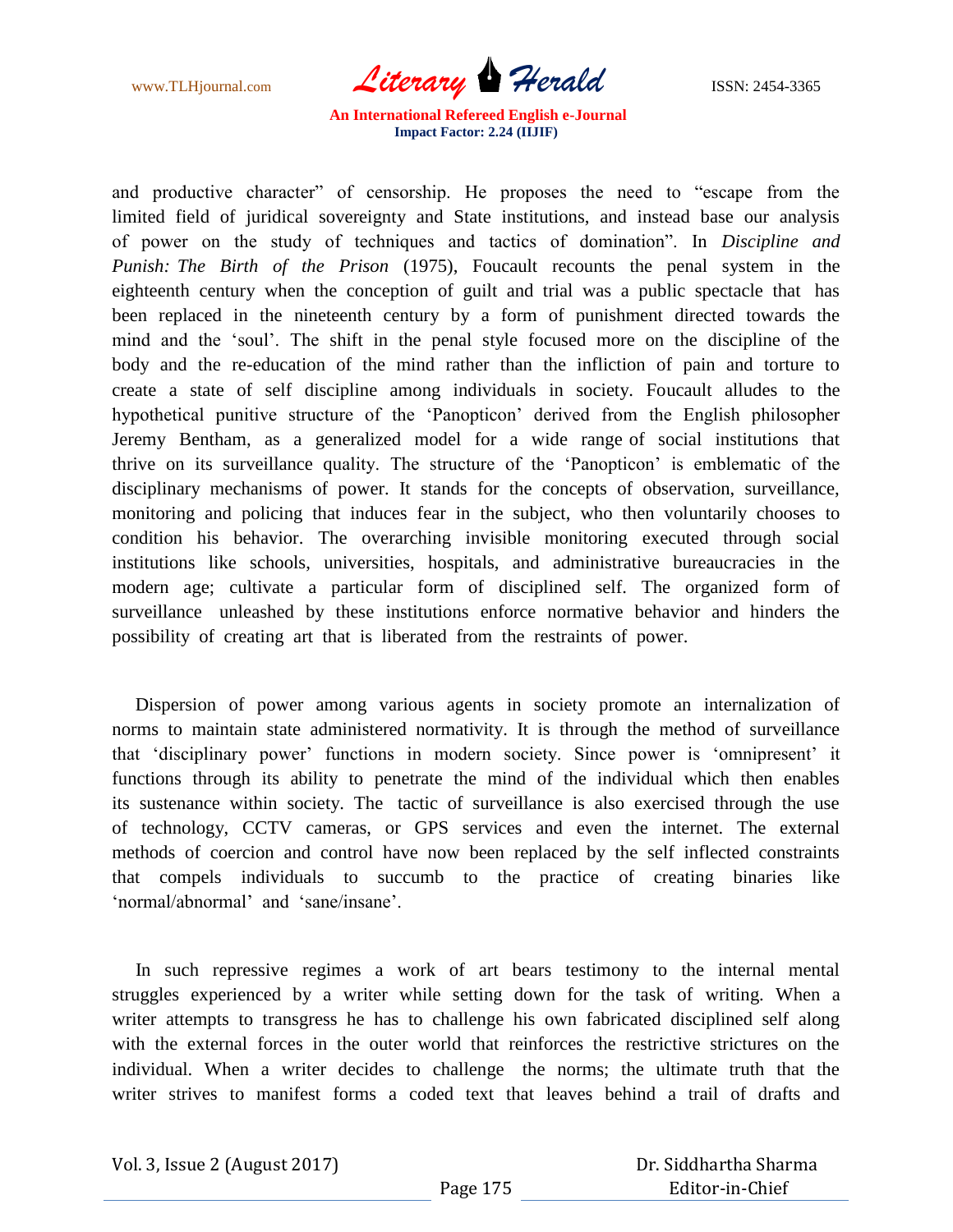www.TLHjournal.com *Literary Herald* ISSN: 2454-3365

scribbles that record the pristine thought process of the writer before the published work. The vigilance in the conscious and unconscious mind of every individual is an outcome of the fear of being observed and punished if guilty. At times however knowledge that is repressed by the agents of power finds its identity in the act of repression itself which in turn leads to a proliferation of discourses concerning the forbidden subject.

 In *The History of Sexuality*, Foucault highlights the paradoxical effect that arises from the efforts to repress knowledge which in turn creates a new discourse around it. Foucault particularly refers to the subject of sexuality that was repressed in the nineteenth century but the attempts at repression produced an interest in the subject which led to the emergence of multiple discourses that analyzed the subject in detail. These discourses whether medicine, psychology, pedagogy and others conducted scientific studies and classified individuals as particular sexual beings. This categorization of individuals by the sciences through mechanisms of scrutiny and control was a maneuver by the state to produce disciplined selves that identify with the state manufactured identities.

 In *A Preface to Transgression*, Foucault asserts the entrance of the term "sexuality" into the vocabulary of the common masses emphasizing on its normality. Transgression according to Foucault is an act that derives its meaning from the "limit" that is imposed upon it. The act of transgression needs to cross and re-cross the line that blocks its way to freedom. In fact both the limit and the transgression are inter dependent, as one cannot exist without the other. Foucault questions the authority of the limit, once it has been violated by an act of transgression. He states that the interaction between the two, glorifies that which is censored. Foucault defines transgression as "a flash of lighting in the night which, from the beginning of time, gives a dense and black intensity to the night it denies, which lights up the night from the inside, from top to bottom, and yet owes to the dark the stark clarity of its manifestation." The role of transgression is not to win over the limit but to trace its origin.

 In 2002, Antoon de Baets comments "censorship may not suppress alternative views but rather generate them, and, by doing so, undermine its own aims." In the era of the internet and social media overt censorship can have a reverse effect. Attempts to ban, presumably controversial or harmful ideas creates a fervor and knowledge around the subject which ends up publicizing the very idea that it intends to forbid. The case of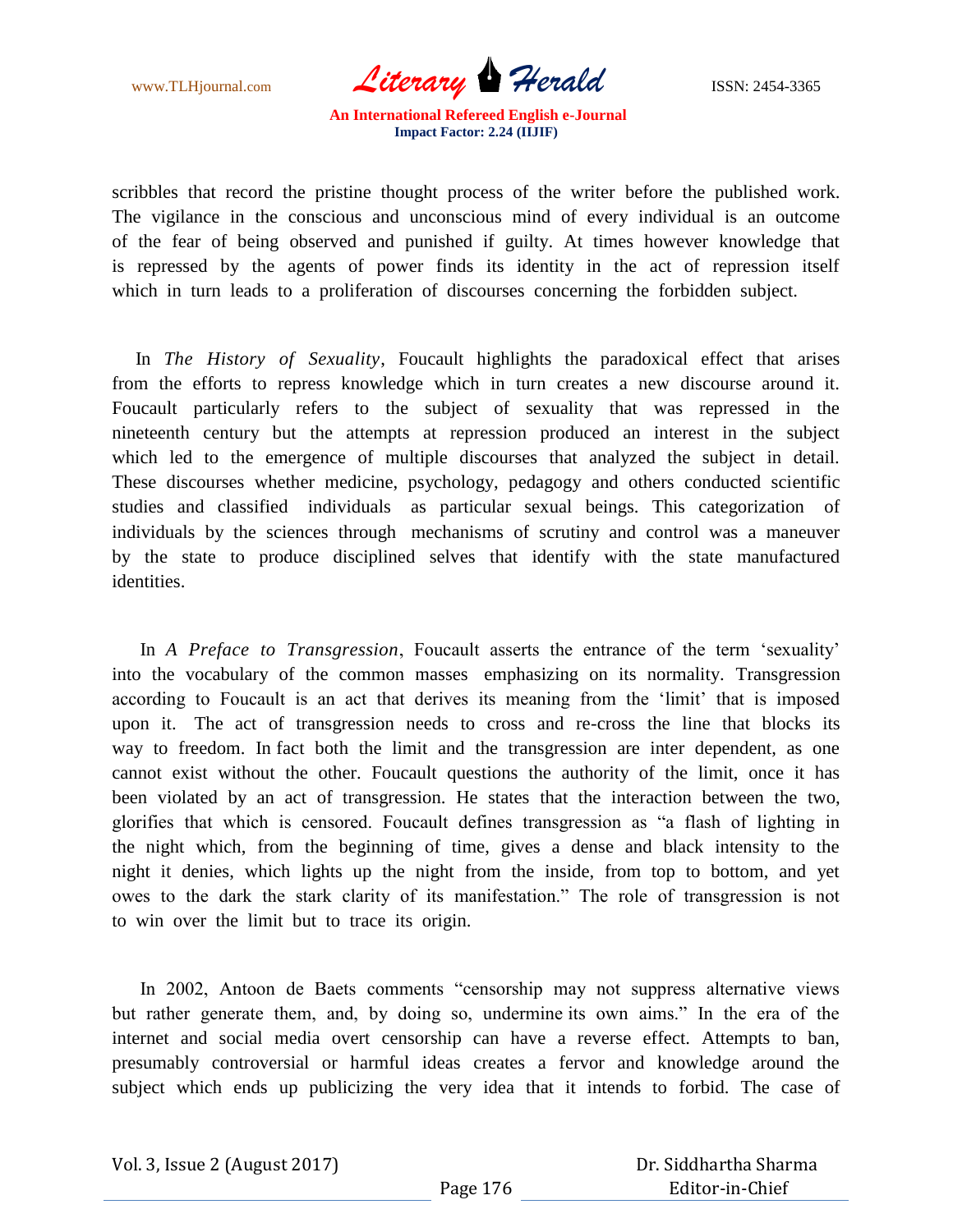www.TLHjournal.com *Literary Herald* ISSN: 2454-3365

Salman Rushdie after the publication of *The Satanic Verses* validates the counter effect of censorship. The world-wide fame received by the book post the ban, acted as a backlash. Despite persistent efforts made to annihilate the ideas professed in the book, the upsurge took a positive turn as the ban was reverted by a downpour of unauthorized publications and circulations. In February 1989 when the Fatwa was imposed upon Rushdie, the British and U.S Governments along with other human rights activists immediately came to his defense. The Western press worked on the case for years and even various renowned authors pleaded on behalf of Rushdie. The author had to fight multiple battles but the entire controversy brought him an unprecedented recognition. Such instances prove that censorship cannot always impose a ban on reason and intellect.

Foucault declares that 'power is everywhere' and 'comes from everywhere'. He considers power to be relative and productive. If the effects of power are only seen to be repressive or punitive one would never obey its dictates. Power becomes acceptable because it procures pleasure and produces knowledge and discourses. In *Madness and Civilization: A History of Insanity in the Age of Reason*, Foucault had defined the word "repression" as a method employed to achieve normativity in society. Later in an interview he admits that such a consideration of repression proves inadequate in capturing the productive potential of power. So Foucault makes a transition from causes of intolerance, to techniques of power that works through "tactical and positive interventions of surveillance, circulation, control … that are linked with techniques that give the appearance of repression."

 Recent studies have focused upon the internal effects of power upon the individual and the notion of self- censorship. In the field of writing this form of censorship becomes a product of external censorship that makes a writer shape his thoughts in ways acceptable to the norms. Journalist Zamir Niazi calls "self- censorship" the "prudent conformity and silence of complicity' that leads to estrangement, alienation and loss of confidence in the individual as he contemplates whether to express his unregulated thoughts. Such form of censorship happens at the level of speech too when an individual conjectures the ramifications of his words and after much rumination produces only a percolated version of his original ideas.

 The new direction that the word censorship received demanded an investigation of the structures of language itself. Pierre Bourdieu in *Language and Symbolic Power* states

|  | Vol. 3, Issue 2 (August 2017) |
|--|-------------------------------|
|--|-------------------------------|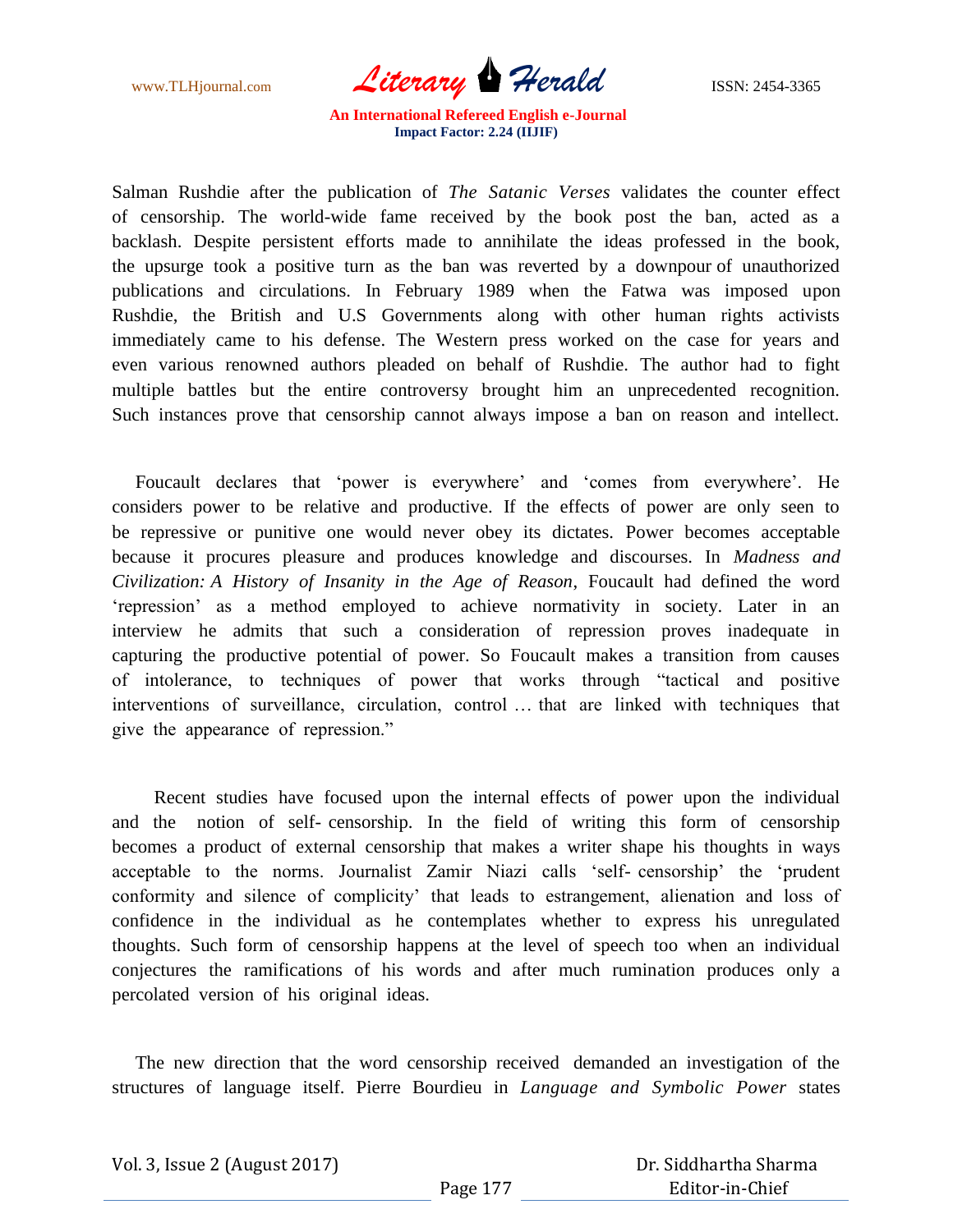www.TLHjournal.com *Literary Herald* ISSN: 2454-3365

that censorship is a "structural necessity". It is impossible to escape from its clutches because it is "ubiquitous" and "inevitable". Bourdieu says "Censorship is never quite as perfect or as invisible as when each agent has nothing to say apart from what he is objectively authorized to say […] he is […] censored once and for all, through the forms of perception and expression that he has internalized and which impose their form on all expressions." When an individual uses a language he/she yields to the societal conception of the right and wrong. Linguistic interactions become a reproduction and reiteration of the socially generated acts of standard speech.

 Literary theorist Stanley Fish forwards a similar idea in his work *There's No Such Thing As Free Speech*, where the author considers the concept of free speech to be "abstract" because it is deprived of its "natural content" and imbibed with artificial matter imposed externally. Stanley Fish defines 'free speech' as 'preferred speech' or "verbal behavior that serves the substantive agendas that we wish to advance." It works through the cycle of inclusion and exclusion that takes place in the psyche. The assertion of a statement holds behind it a series of denials and prohibitions. Restriction is an articulation of the negation of alternative possibilities in a world governed by ideologies. The regulation of speech is conducted by an affirmation, with an exclusion lurking behind it. It functions as Fish states: "we are for this which means we are against that" and it is only through this process that speech becomes meaningful. Freedom derives it meaning from the opposition that administers it. Fish brings down utterance or thought itself to the level of a construct that is confined by the binaries of right and wrong. Every form of speech uttered by an individual is part of the conduct rendered acceptable by the world. Hence free speech according to Fish is a "conceptual impossibility" and a condition that is "unrealizable" because no speech can be "free" of the constraints of politics or ideology. The moment a person speaks he/she unknowingly participates in the public forum shaped by ideological restraints.

 Helen Freshwater observes that even psychoanalysis invests in the notion of censorship as a "structural necessity". The nineteenth century neurologist Sigmund Freud asserts that the process of "censorious exclusion and differentiation" is imbibed within our "basic instincts'. Our impulses are conditioned through the perception of 'good' while denouncing the "bad". Freud claims that our statements are processed though a filtration of thoughts such as "I should like to eat this" or "I should like to split it out" […] that is to say: 'It shall be inside me' or 'it shall be outside me'. Freud further complicates it through his assertion that our consciousness functions through a process of "repression".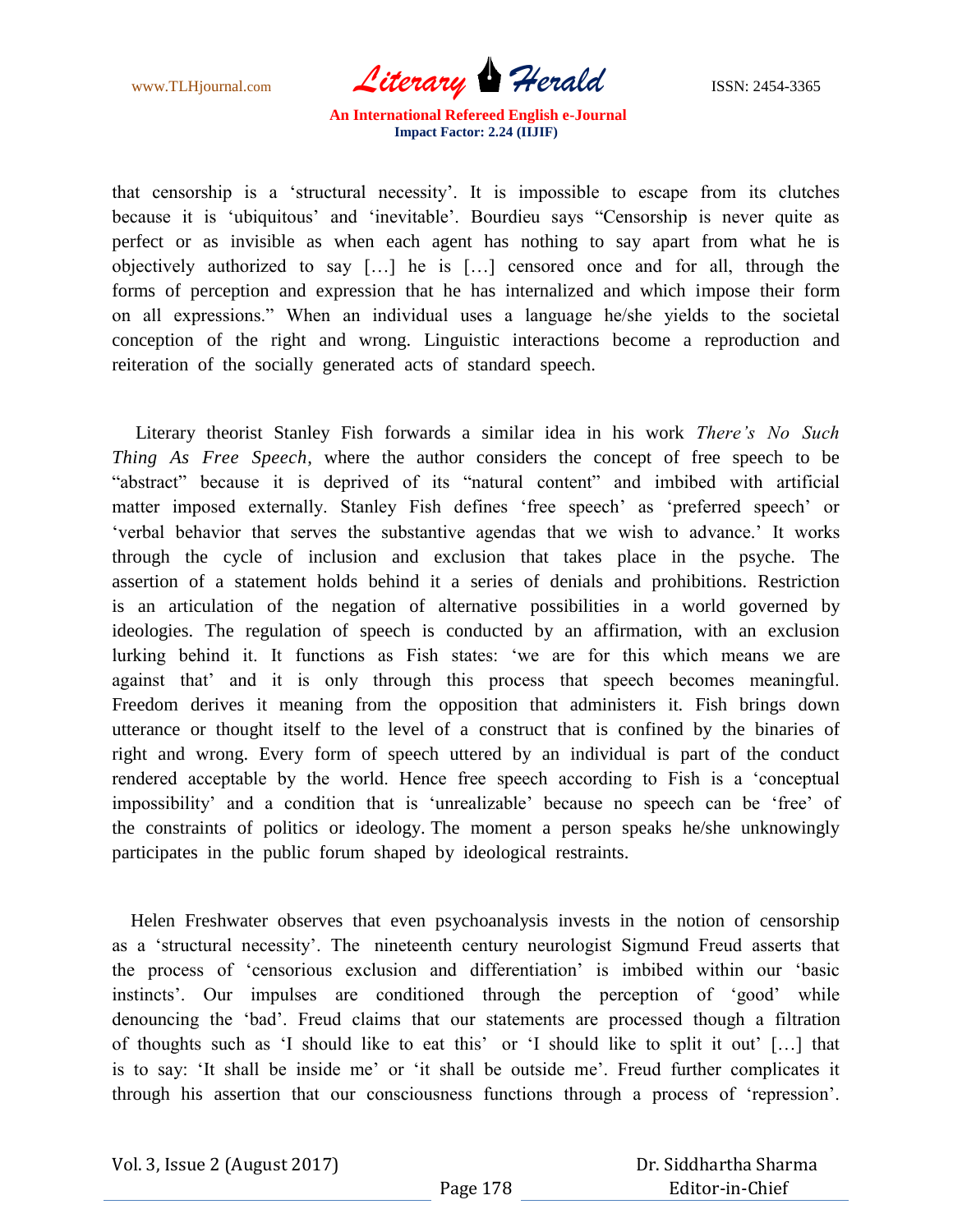www.TLHjournal.com *Literary* **Herald ISSN:** 2454-3365

Our mind is bifurcated into two sections with one side sheltering the suppressed distressful thoughts. Freud believes that it is the process of repression that constitutes the self. His theory about the psyche maintains that the external force that brings about the repression is represented through the very act of repression that it instigates in the inner self of the individual.

 Foucault and Freud substantiates the impossibility of turning the concept of "free speech' into a reality. Foucault refers to the productive power of censorship that creates knowledge about the repressed subject, but he is also aware of the individual"s loss of control over his body through the creation of a discourse on sexuality. A consideration of these notions of power make it extremely difficult to assess the acts of transgression or contestation. If repression is nothing but a strategic method deployed, to turn individuals into propagators of power, the means of evading censorship will seem impossible. Even when an individual decides to transgress, he needs to confront the limits set by himself which he has internalized through his interaction with society. The self experiences a tussle in the mind while attempting to express certain thoughts, feelings and experiences. Michael Levine in *Writing Through Repression* : *Literature, Censorship, Psychoanalysis* refers to the consciousness of the author regarding the possible consequences of his work. An author needs to combat censorship even prior to the publication of his work. The process of censoring that goes within his/her mind leads to the development of a stylistic technique in the text as the author strives to camouflage his/her provocative thoughts under the shield of irony, metaphors or satire.

 Along with the production of a style of writing censorship also leads to the generation of a speculative audience, who take pleasure into investigating the implicit meaning of sentences. They expertise in finding meaning that lies hidden within a text. The introspective potential in the reader brings about the failure of censorship. At times even silence becomes a potent weapon that succeeds in subverting inexpugnable norms. However such deductions could also be denounced on account of their resort to presuppositions concerning the author or the reader. If we take a departure from the human rights' approach of freedom towards the Foucauldian position that considers censorship to be posited both within and without, we further complicate the question: Whether censorship fails or succeeds in its agenda to oppose reason?